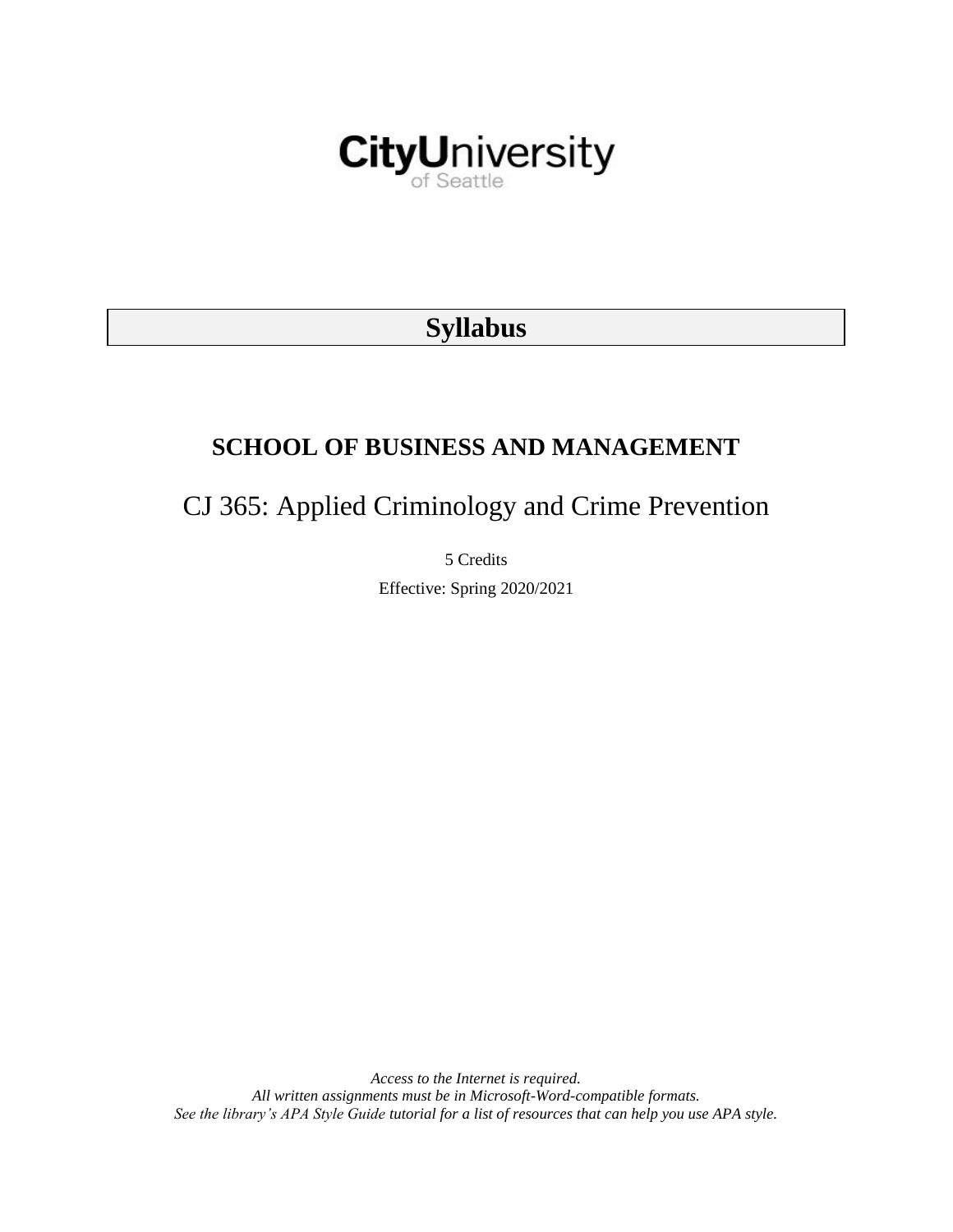# **FACULTY**

Faculty Name: FACULTY NAME

Contact Information: CONTACT INFORMATION

### [INSTRUCTOR MAY INSERT PERSONAL MESSAGE IF DESIRED]

# **COURSE DESCRIPTION**

The course addresses crime prevention in diverse environments such as public spaces, offices, homes, factories, and public transportation. It incorporates theoretical models from community policing and Broken Windows to Situational Crime Prevention. Case studies are used throughout this course. Students will complete a project where they conduct, analyze, and develop solutions for a crime problem.

# **COURSE RESOURCES**

Required and recommended resources to complete coursework and assignments are found on the course [Reading List.](https://cityu.alma.exlibrisgroup.com/leganto/login?auth=SAML) The reading list can be found under *Course Information* in Blackboard as well as from the library homepage ("Find Your Textbook" button).

**Note**: Required resources that must be purchased by the student are tagged "Purchase from a vendor of your choosing." Required resources with a direct link, "Available through CityU Library", are available electronically at no cost to students.

Students in Canada may purchase course resources from the [Canada Bookstore,](https://www.cityubookstore.ca/index.asp) and students outside the U.S. and Canada should contact their advisor or textbook coordinator for additional information.

# **CITYU LEARNING GOALS**

This course supports the following City University learning goals:

• Critical thinking and information literacy

# **COURSE OUTCOMES**

In this course, learners:

- Apply empirical analysis methods to crime and unwanted behavior reduction problems
- Explain the historical evolution of crime 'response' to 'reduction' in law enforcement
- Apply the concepts and typologies of crime reduction to private sector or institutional problems
- Describe and evaluate the value of different types crime reduction methods

# **CORE CONCEPTS, KNOWLEDGE, AND SKILLS**

- Broken Windows
- Community policing
- Crime Prevention Through Environmental Design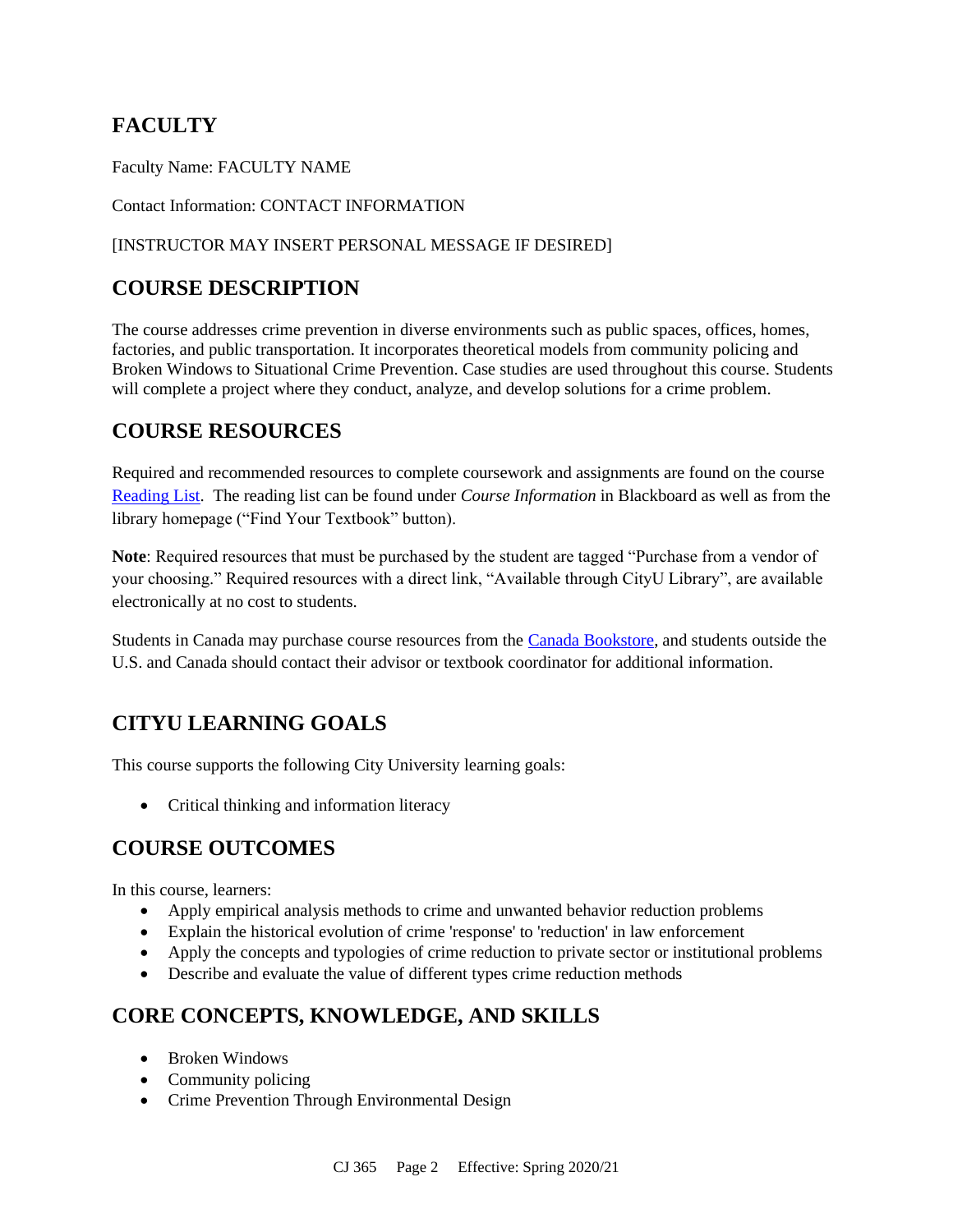- Crime Trend Analysis
- Neo-Classical Criminology
- Problem Oriented Policing
- SARA methodology
- Situational Crime Prevention

### **OVERVIEW OF COURSE GRADING**

The grades earned for the course will be derived using City University of Seattle's decimal grading system, based on the following:

| <b>Overview of Required Assignments</b> | <b>Points Towards</b><br><b>Final Grade</b> |
|-----------------------------------------|---------------------------------------------|
| Course Activities & Participation       | 250                                         |
| Assignment #1: Crime and Metaphor       | 150                                         |
| Assignment #2: Rationality of Crime     | 150                                         |
| <b>Assignment #3: Risky Facilities</b>  | 150                                         |
| <b>Final Project</b>                    | 300                                         |
| <b>TOTAL</b>                            | 1,000                                       |

# **SPECIFICS OF COURSE ASSIGNMENTS**

The instructor will provide grading rubrics that will provide more detail as to how this assignment will be graded.

#### Course Activities & Participation

Students will be evaluated on their participation in classroom discussions; their ability to present, explain, or defend alternative viewpoints- verbally or in writing; and the degree to which they have mastered the concepts and principles in the course. Written work will be assessed not only on relevance to the subject presented, but also on adherence to good written form and professional presentation. Course activities in a totally online course will be different from other formats.

In an online class participation through discussion board (DB) activities is integral to the success of the course. In this course many of the DBs are "moderated." When a student posts their initial response, once they hit the "Submit" button, they will not be able to see their initial response, or that of their classmates, until such time as the professor "releases" all of the initial responses to the prompt. When this occurs the discussion will be considered "open."

To provide a structure for balanced participation and allow students to maximize the benefit of the discussion activities, it is required for students to follow certain guidelines: 1) Post initial response to discussion question(s) by the day/time set by the professor (the deadlines can be found on Blackboard within the "Discussion Board" tab and are identified, by week, on the link to the DB itself); 2) Once the DB thread is "released" students should post thoughtful and topic-relevant comments to responses made by classmates over at least three different days of the school week; 3) All participants should respond to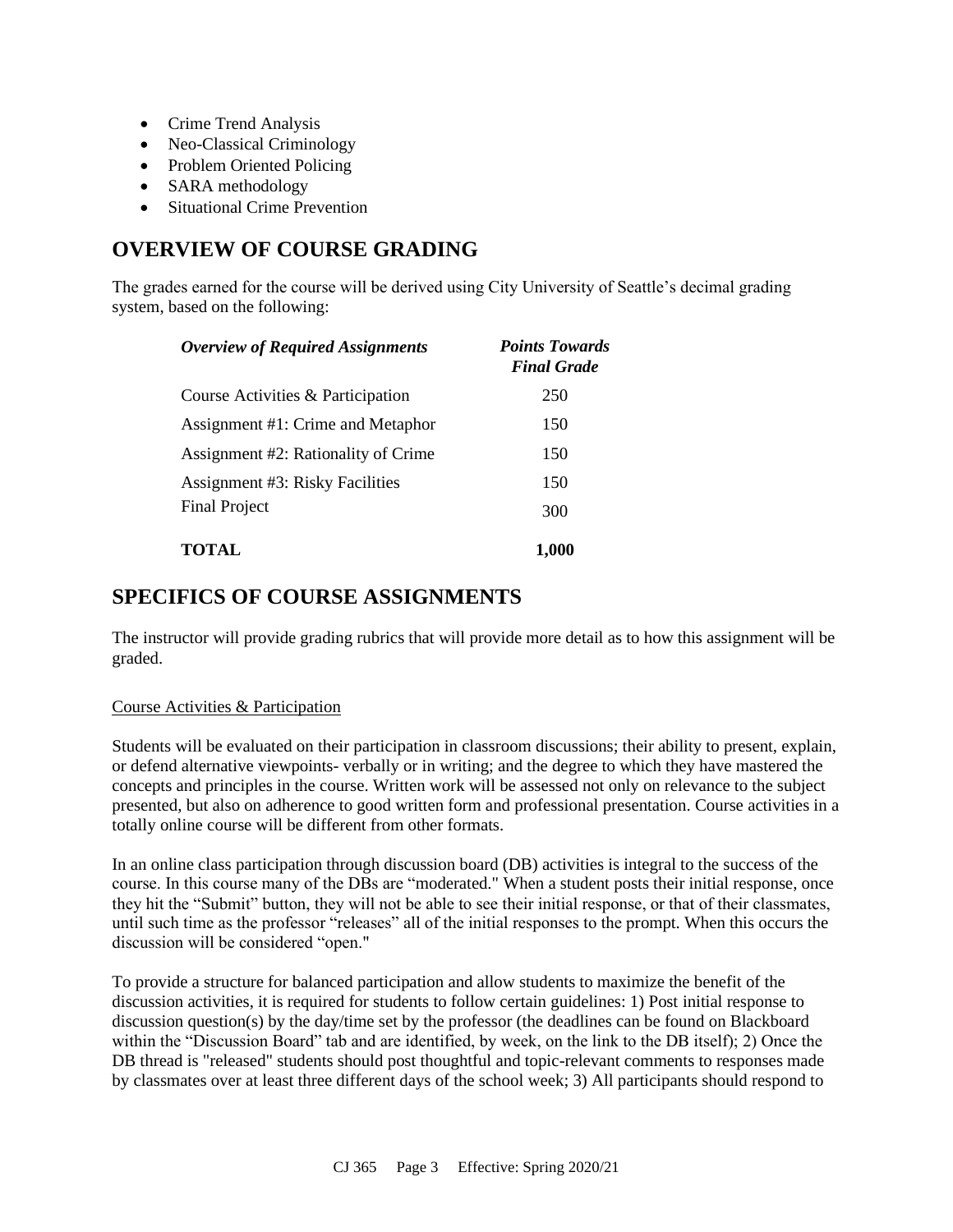any comments or questions that the instructor or another classmate has regarding their posts in a timely fashion through the end of the school week.

The DBs are an excellent place for students to debate and critically analyze ideas; moreover, it is also a superior forum for students to bring their own backgrounds and insights rather than merely respond to the prompt. One should consider the DB as a 'rolling' discussion over a several day period. In a traditional or hybrid class setting course activities may include, to a lesser degree than an online course, DBs; however, the professor will determine which specific course activities will be more relevant and the instructions and details will be provided through Blackboard. In this course discussions or activities will include some combination of: Community policing , Crime Prevention Through Environmental Design, Problem Oriented Policing, Situational Crime Prevention, Neo-Classical Criminology, Broken Windows, Crime Trend Analysis, SARA methodology.

| <i>Components</i> | % of Grade |
|-------------------|------------|
| Engagement        | 100%       |
| <b>TOTAL</b>      | 100%       |

#### **Assignment #1: Crime and Metaphor**

In this assignment, students will be asked to review a resource provided by the instructor that details a law enforcement investigation. Students will be asked to describe and analyze law enforcement's actions during the investigation and contrast this process with a Situational Crime Prevention Approach. Students will be expected to be specific in their analysis, and provide recommendations of techniques that police officers could have used in response to the investigation. Students will then be expected to explain what cultural obstacles might inhibit police adoption of SCP policies in investigations.

Students will be expected to submit their work in essay format, with a total length of 400-500 words. The projects are expected to meet the APA requirements of format and style. Students must cite at least two sources to support references to ideas, facts, and information. Students will be encouraged to submit work that presents a thoughtful and detailed response to all aspects of the assignment prompt.

| <b>Components</b>          | % of Grade  |
|----------------------------|-------------|
| <b>Critical Analysis</b>   | 40%         |
| Evidence and Support       | 40%         |
| <b>Style and Mechanics</b> | 20%         |
| <b>TOTAL</b>               | <b>100%</b> |

#### **Assignment #2: Rationality of Crime**

In this assignment, students will be asked to respond to a single prompt inquiring whether crime is rational. Students will be expected to answer this question and incorporate discussion of crime theory with regard to both violent and non-violent crimes. Students must also consider and explain any implications for Situational Crime Prevention approach in responses.

Students will be expected to submit their work in essay format, with a total length of 500-750 words. The projects are expected to meet the APA requirements of format and style. Students must cite at least two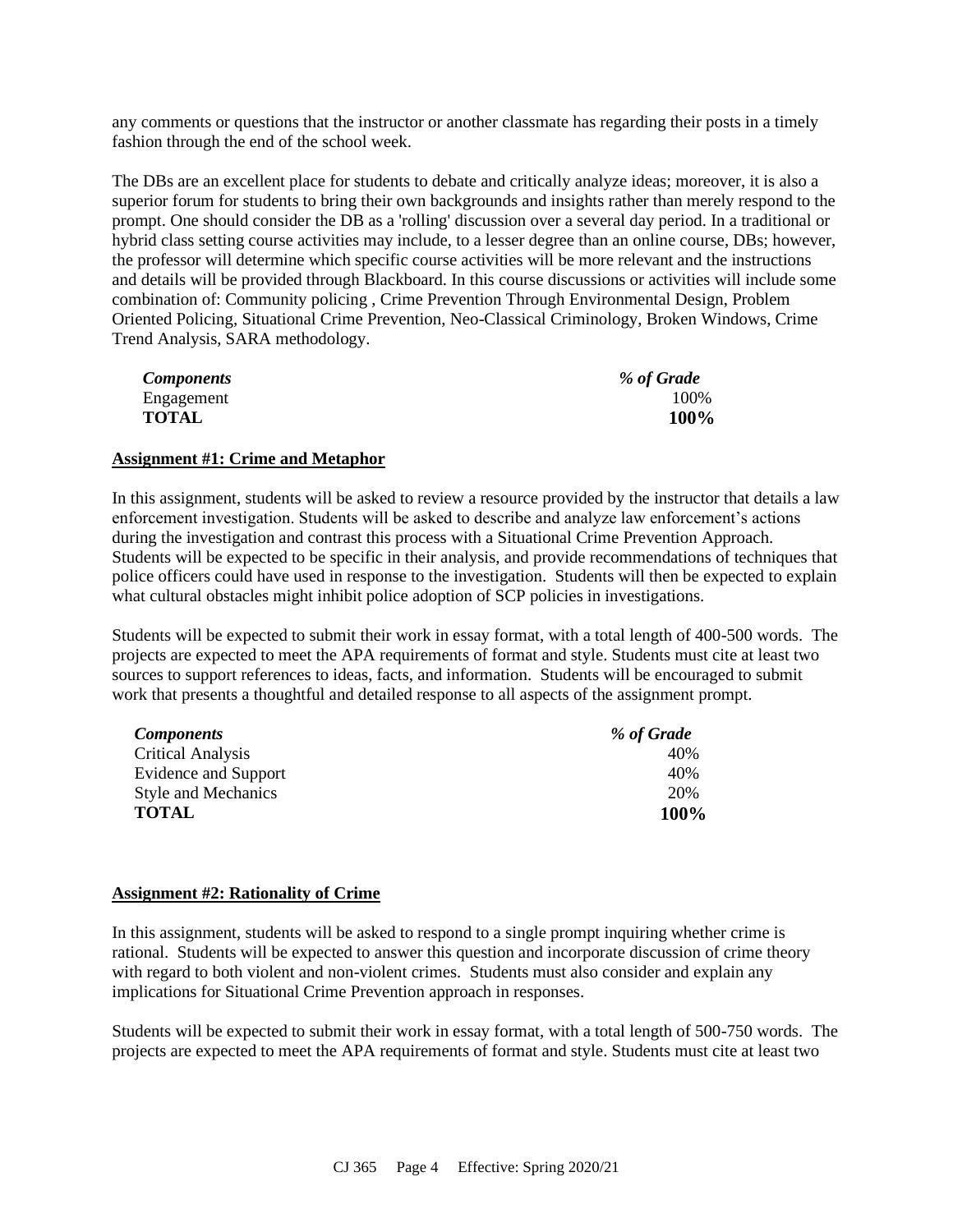sources to support references to ideas, facts, and information. Students will be encouraged to submit work that presents a thoughtful and detailed response to all aspects of the assignment prompt.

| <i>Components</i>          | % of Grade |
|----------------------------|------------|
| <b>Critical Analysis</b>   | 40%        |
| Evidence and Support       | 40%        |
| <b>Style and Mechanics</b> | 20%        |
| <b>TOTAL</b>               | 100%       |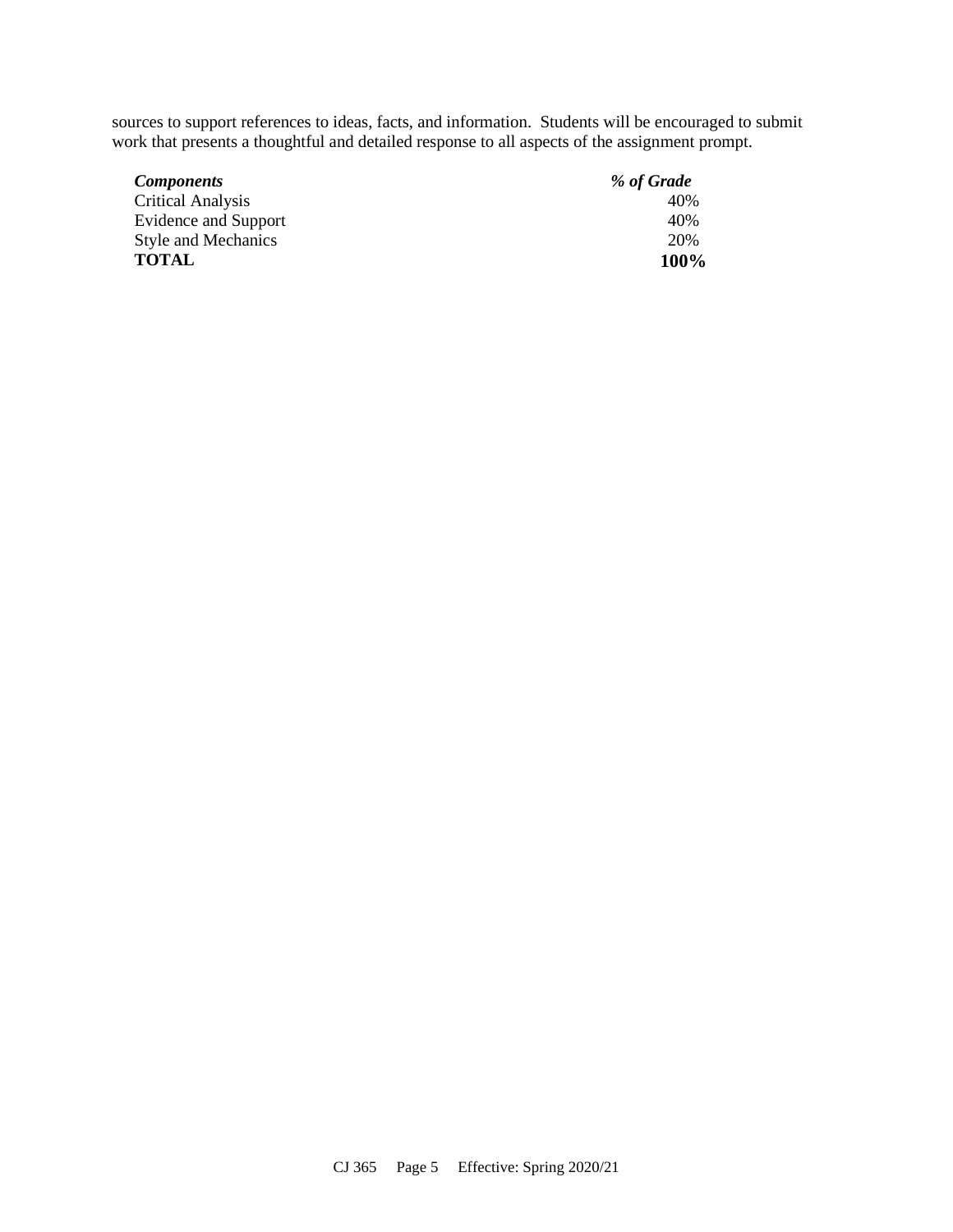#### **Assignment #3: Risky Facilities**

In this assignment, students will be asked to consider Situational Crime Prevention within the scope of facilities coined as "risky facilities". Risky facilities are classified as such because they experience a disproportionate amount of crime in comparison to other "facilities" (specific environments associated with a particular function).

For purposes of this assignment, students will select a facility from a list provided by the instructor. The facility selected by the student for this assignment will also be used by the student for the final course project. Once a facility has been selected, students will review at least three news stories involving the types of crime, disorder, or anti-social behavior that commonly occur at the chosen facility type. The news stories do not need to all originate from the same location, so long as the stories pertain to the same type of facility. Students will then identify and summarize the stories within their final, written work.

Next, students will identify and summarize at least one Situational Crime Prevention case study involving the chosen facility type. The case study may be obtained from course materials, journal articles, or other scholarly resource. Students should include this analysis in their final, written work.

Last, students will prepare analysis explaining, based upon their facility research, what SCP interventions hold the most promise for the problems associated with the selected facility type.

Students will be expected to submit their work in essay format, with a total length of 600-750 words. The projects are expected to meet the APA requirements of format and style. Students must cite at least three sources to support references to ideas, facts, and information. Students will be encouraged to submit work that presents a thoughtful and detailed response to all aspects of the assignment prompt.

| <b>Components</b>          | % of Grade |
|----------------------------|------------|
| Critical Analysis          | 40%        |
| Evidence and Support       | 40%        |
| <b>Style and Mechanics</b> | 20%        |
| TOTAL                      | 100%       |

#### **Final Project: Crime Reduction Project**

In this project students will be asked to build upon their preliminary research completed in assignment #3, regarding risky facilities. Students will be required to utilize the facility type selected in assignment 3 to complete the final project.

To complete the final assignment, students will create a project document that responds to the following: Students will take the risky facility type selected for assignment #3, and locate a specific facility within the student's community. The student will provide a description of the facility. Next, students will research the types of problems that commonly occur at the selected facility location. Students are encouraged to research facility problems utilizing a variety of methods such as: online search of news media stories; interviewing staff, facility managers, and/or neighborhood residents (please only undertake this activity if it can be accomplished safely); requesting a list of recent calls for service from the local police department; physical observation of the facility (again, please only undertake this activity if it can be accomplished safely).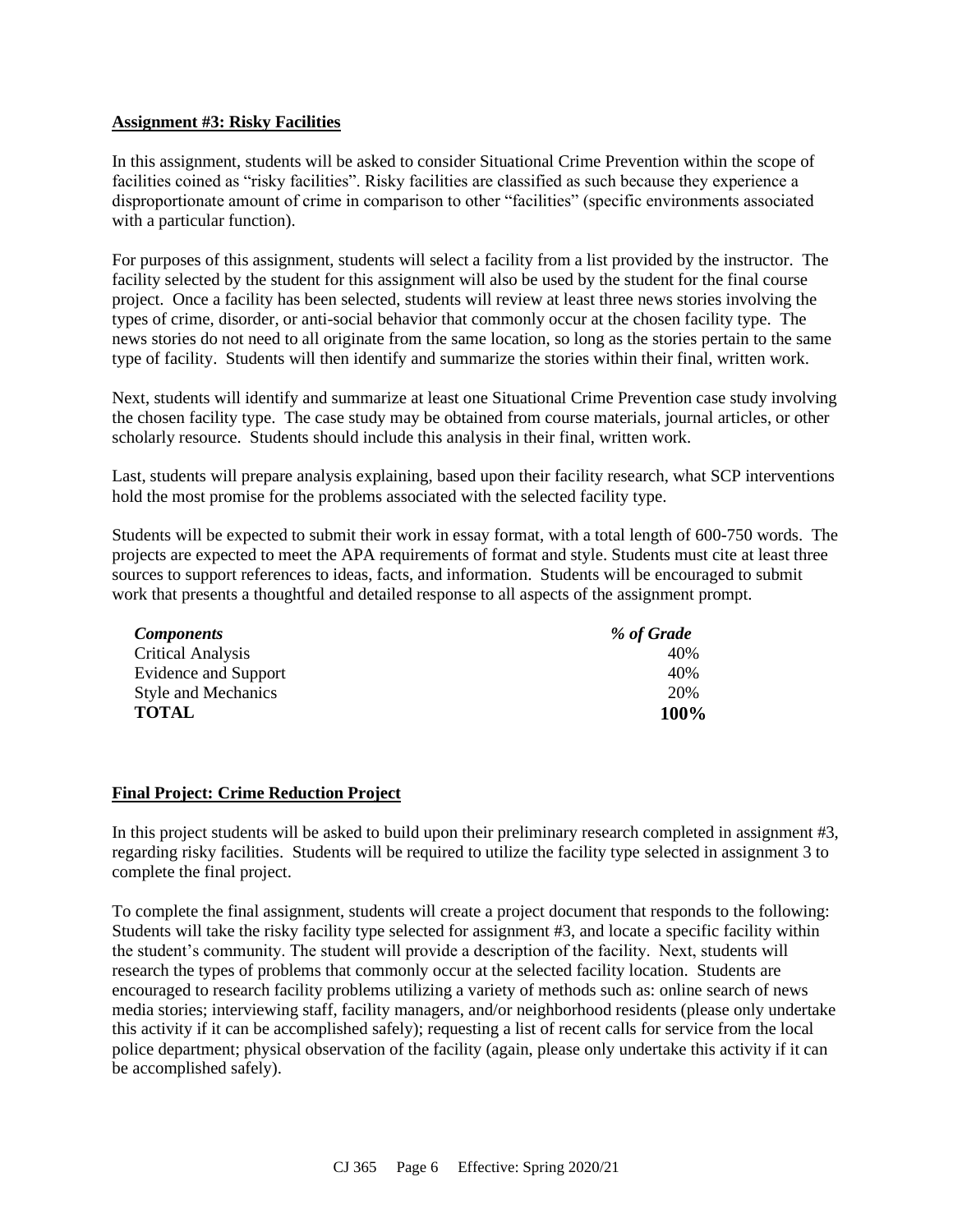After completing the research phase of this project, students will design a multi-pronged approach to address the observed problems relying upon crime theory and situational crime prevention techniques. The final paper should include specific details about the devised plan to address these problems, including project phases, stakeholder involvement, and how to measure impact. Students are encouraged to incorporate visual aids into their projects (e.g. charts/tables with descriptive statistics; site photographs; sketch with location of proposed lighting and signage).

Students will be expected to submit their work in essay format, with a total length of 1,000-1,500 words. The projects are expected to meet the APA requirements of format and style. Students must cite at least three sources to support references to ideas, facts, and information. Students will be encouraged to submit work that presents a thoughtful and detailed response to all aspects of the assignment prompt.

| <b>Components</b>          | % of Grade  |
|----------------------------|-------------|
| <b>Critical Analysis</b>   | 40%         |
| Evidence and Support       | 40%         |
| <b>Style and Mechanics</b> | 20%         |
| <b>TOTAL</b>               | <b>100%</b> |

# **COURSE POLICIES**

#### **Late Assignments**

A critical aspect of management is to meet predefined deadlines. Therefore, all assignments are expected to be submitted when due. No late assignments are accepted. Life-situations do occur. When an issue arises coordinate with the instructor PRIOR TO the assignment's due date and the due date may be adjusted. It is in the best interest of the student to ensure that all assignments are submitted on time.

#### **Participation**

Class participation will be evaluated during class. Participation includes being prepared for class discussions and contributing meaningful content when appropriate. It also includes individual effort contributed to team projects.

#### **Professional Writing**

Assignments require error-free writing that uses standard English conventions and logical flow of organization to address topics clearly, completely, and concisely. CityU requires the use of APA style.

# **UNIVERSITY POLICIES**

Students are responsible for understanding and adhering to all of City University of Seattle's academic policies. The most current versions of these policies can be found in the [University Catalog](http://www.cityu.edu/catalog/) that is linked from the CityU Web site.

#### **Antidiscrimination**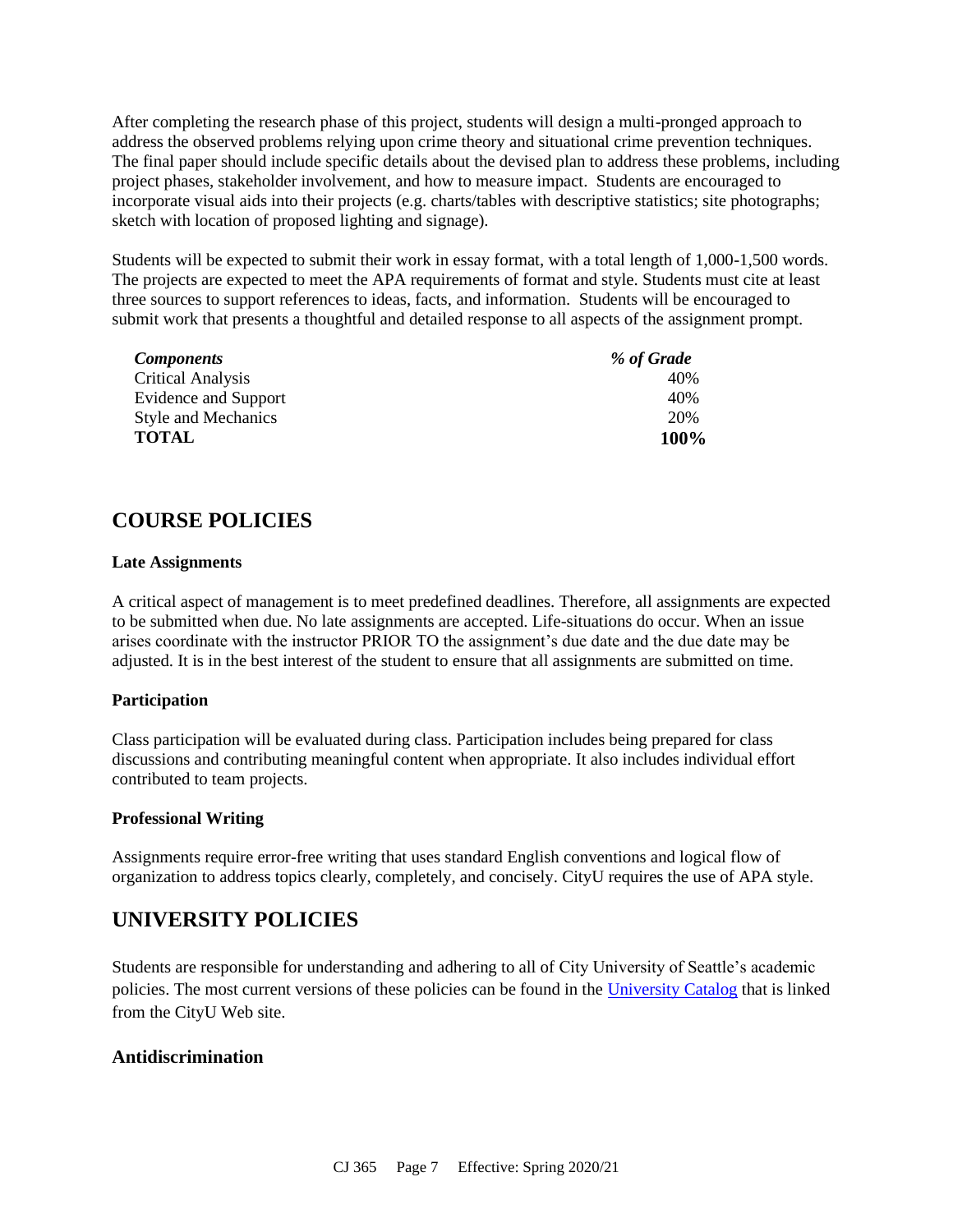City University of Seattle and its staff and faculty are committed to supporting our students. We value equity, diversity, and inclusion as a way of life as well as the educational opportunities it provides. CityU will not tolerate any form of discrimination based on race, color, ethnicity, sexual orientation, gender identification, socioeconomic status, or religious values. If you have experienced any discrimination based on any of the above, we encourage you to report this to the University. Please report this to your instructor. If you do not feel safe reporting this to your instructor, please report to the Provost or to the Vice President of Student Affairs.

### **Non-Discrimination & Prohibition of Sexual Harassment**

City University of Seattle adheres to all federal, state, and local civil rights laws prohibiting discrimination in employment and education. The University is committed to ensuring that the education environment is bounded by standards of mutual respect and safety and is free from discriminatory practices.

In the U.S., the University is required by Title IX of the Education Amendments of 1972 to ensure that all of its education programs and activities do not discriminate on the basis of sex/gender. Sex include sex, sex stereotypes, gender identity, gender expression, sexual orientation, and pregnancy or parenting status. Sexual harassment, sexual assault, dating and domestic violence, and stalking are forms of sex discrimination, which are prohibited under Title IX and by City University of Seattle policy. City University of Seattle also prohibits retaliation against any person opposing discrimination or participating in any discrimination investigation or complaint process internal or external to the institution. Questions regarding Title IX, including its application and/or concerns about noncompliance, should be directed to the Title IX Coordinator. For a complete copy of the policy or for more information, visit <https://my.cityu.edu/titleix> or contact the Title IX Coordinator.

In Canada, in compliance with the British Columbia Human Rights Code, the Alberta Human Rights Act, WorksafeBC, and the Workers' Compensation Board of Alberta, the University believes that its environment should at all times be supportive and respectful of the dignity and self-esteem of individuals. Discrimination, harassment and bullying conduct, whether through person to person behaviour or via electronic communications such as email or social media is not acceptable and will not be tolerated. As an educational institution, it is our responsibility to cultivate an environment of excellence, equity, mutual respect and to recognize the value and potential of every individual. The University will take all necessary steps to meet or exceed the requirements of the law to prevent discrimination, harassment and bullying. The Respectful Workplace Policy for the prevention of discrimination, harassment and bullying policy and procedure can be found at <https://www.cityu.edu/discover-cityu/about-cityu/> under the Policies section or at [https://www.cityuniversity.ca/about/.](https://www.cityuniversity.ca/about/)

### **Religious Accommodations**

City University of Seattle has a policy for accommodation of student absences or significant hardship due to reasons of faith or conscience, or for organized religious activities. The University's policy, including more information about how to request an accommodation, is available in the University Catalog and on the my.cityu.edu student portal. Accommodations must be requested by the 20% mark of this course (e.g. day 14 of a ten-week course, day 7 of a 5-week course) using the Religious Accommodations Request Form found on the student dashboard in the my.cityu.edu student portal.